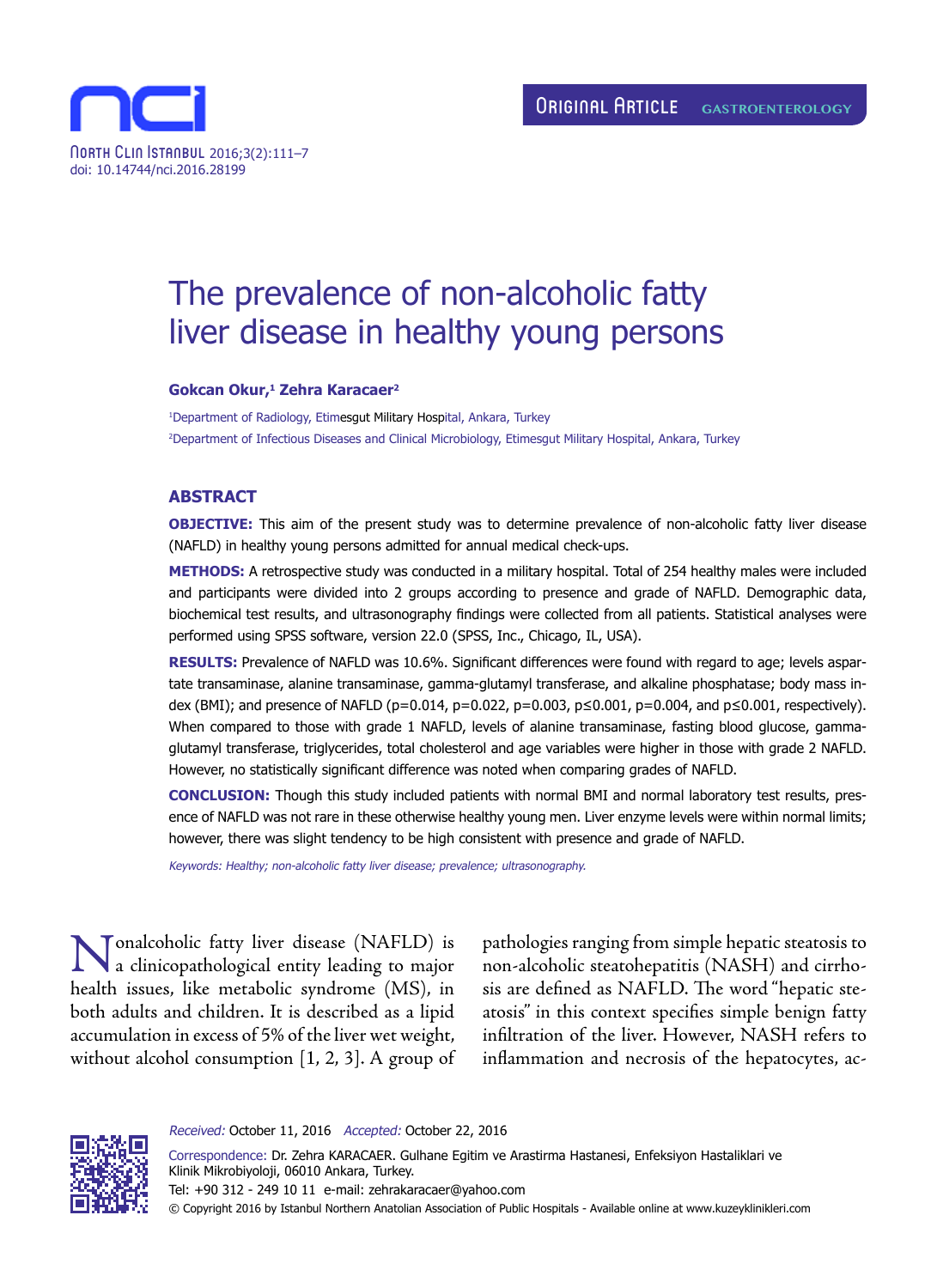companied by steatosis, and is diagnosed with a tissue biopsy [3].

The frequency of NAFLD varies throughout the different regions of the world, and is markedly predominant in certain places. In the United States (US), its frequency is estimated to be from 16% to 23%, and in Europe and the Middle East it ranges from 20% to 30% [3, 4]. In Turkey, the prevalence of NAFLD varies from 19.8% to 42% in adults, and from 6% to 11.8% among children [1, 2, 5, 6]. However, in those patients with MS, its prevalence is markedly higher, increasing to 69.94% [7].

To the best of our knowledge, there have been few studies published on the prevalence of NAFLD in healthy subjects in Turkey [8]. Moreover, the prevalence values from the US and Europe could be associated with a spectrum of different diseases, and cannot be applied directly to a healthy population. Therefore, this study was aimed at establishing the prevalence of NAFLD in individuals with no apparent risk factors for this disease in Turkey.

# **MATERIALS AND METHODS**

For this research, a retrospective study was conducted in the radiology department in a military hospital in Turkey between 01 January 2012 and 31 October 2014. In total, 254 patients were included in this study population, which was taken from individuals admitted to the hospital for annual medical check-ups. These subject had normal parameters for their fasting blood glucose (FBG), aspartate transaminase (AST), alanine transaminase (ALT), γ-glutamyl transferase (GGT), alkaline phosphatase (ALP), triglycerides (TG), total cholesterol (TC), body mass index (BMI) and arterial blood pressure.

NAFLD was determined and graded according to the ultrasonography (USG) findings. Due to the absence of grade 3 NAFLD, all of the subjects were divided into two groups according to the presence and grade of NAFLD.

Our study group was similar in terms of age (20–45 years old), and all of them were males. The exclusion criteria were positive serology for hepa-

TABLE 1. Demographic data and biochemical results of subjects

| Variables                  | Median | Min.—Max.  |
|----------------------------|--------|------------|
| Age (year)                 | 27     | $21 - 41$  |
| $BMI$ (kg/m <sup>2</sup> ) | 24     | $19 - 25$  |
| Weight (kg)                | 74     | $56 - 90$  |
| Height (cm)                | 178    | 166–193    |
| ALT (0-45 U/L)*            | 19     | $7 - 45$   |
| AST (0-35 U/L)*            | 21     | $10 - 34$  |
| FBG (74-106 mg/dl)*        | 92.0   | $73 - 105$ |
| GGT (0-55 U/L)*            | 17     | 6–51       |
| ALP (38-155 U/L)*          | 64     | $15 - 116$ |
| TG (50-200 mg/dl)*         | 84.5   | $50 - 200$ |
| TC (110-200 mg/dl)*        | 167    | 103-200    |

ALP: Alkaline phosphatases; ALT: Alanine aminotransferase; AST: Aspartate aminotransferase; BMI: Body mass index; FBG: Fasting blood glucose; GGT: γ–glutamyltransferase; Min: Minimum; Max: maximum; TC: Total cholesterol; TG: Triglycerides; \*: Normal value.

titis B virus and hepatitis C virus, the presence of other causes of liver disease, regular or excessive alcohol consumption (>40 gr/day), medical history which is significant for hepatic steatosis, established MS and obesity.

The medical record data for all of the subjects was collected through a retrospective review of their charts, including: age, BMI, AST, ALT, FBG, TC, TG, ALT, AST, GGT, ALP and USG results.

A hepatic USG examination was performed by two experienced radiologists with a GE Logiq 5 PRO ultrasound system (GE Medical Systems, Milwaukee, WI, USA) using a convex broadband (4–10 Mhz) transducer. In the assessment, NAFLD was defined as diffusely increased liver echogenicity when compared to the right kidney cortex, and graded according to the following criteria [9].

Grade 1: Increased diffuse echogenicity, but normal vascular walls and diaphragm echogenicity.

Grade 2: The intrahepatic vein/artery walls and diaphragm echogenicity were partly obscured by the increased parenchyma echogenicity in a diffuse manner.

Grade 3: The diaphragm wall echogenicity was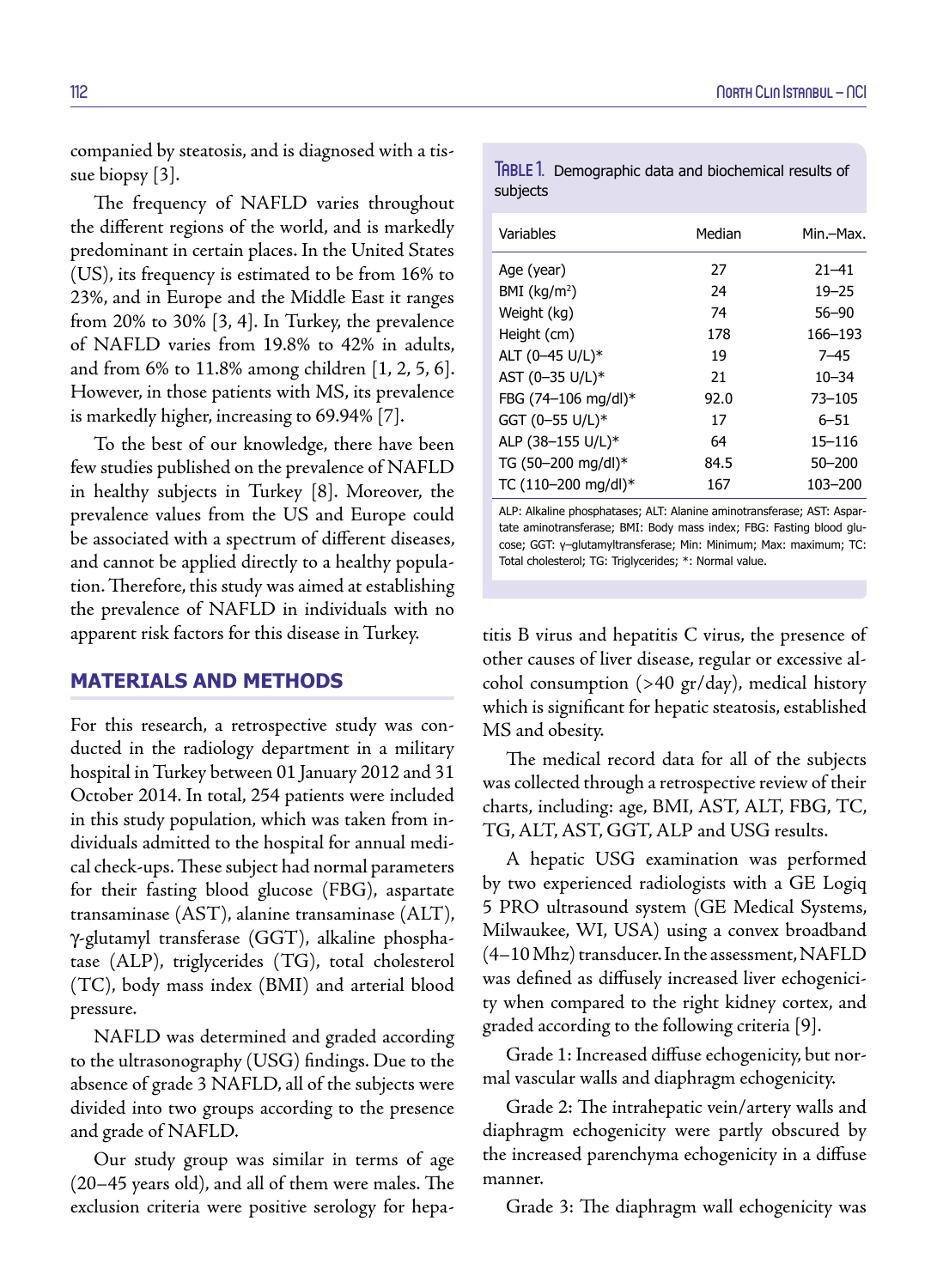|                                 | The presence of NAFLD<br>(Median/Min.-Max.) |                     | p value <sup>b</sup> | The grade of NAFLD<br>(Median/Min.-Max.) |                    | p value <sup>b</sup> |       |
|---------------------------------|---------------------------------------------|---------------------|----------------------|------------------------------------------|--------------------|----------------------|-------|
|                                 | Present<br>$(n=27)$                         | Absent<br>$(n=227)$ |                      | Grade 1<br>$(n=20)$                      | Grade 2<br>$(n=7)$ | Grade 3<br>$(n=0)$   |       |
| Age (year)                      | 31 (22–41)                                  | 27 (20–40)          | $0.014^\circ$        | $30.5(22-41)$                            | 31 (23–40)         | -                    | 0.978 |
| BMI $(kg/m2)$                   | $25(21-25)$                                 | $23(19-25)$         | $<$ 0.001 $\circ$    | $25(21-25)$                              | $25(22-25)$        | $\qquad \qquad$      | 0.974 |
| Weight (kg)                     | 79 (65-90)                                  | 74 (56-90)          | 0.012c               | 79.5 (69-90)                             | 78 (65-88)         | -                    | 0.781 |
| Height (cm)                     | 178 (167-188)                               | 178 (166-193)       | 0.814                | 179.5 (167-188)                          | 176 (172–186)      | -                    | 0.657 |
| ALT (0-45 U/L) <sup>a</sup>     | 23 (15–41)                                  | $21(10-34)$         | 0.003c               | $22.5(15-41)$                            | $25(15-35)$        | -                    | 0.579 |
| AST (0-35 U/L) <sup>a</sup>     | 23 (16–34)                                  | $19(7-45)$          | 0.022c               | $23(16-34)$                              | $21(17-34)$        | -                    | 0.435 |
| FBG (74-106 mg/dl) <sup>a</sup> | $93(80-103)$                                | $91(73 - 105)$      | 0.201                | $92(80-101)$                             | $97(86-103)$       | -                    | 0.33  |
| GGT (0-55 U/L) <sup>a</sup>     | $25(11-49)$                                 | $17(6-51)$          | $<$ 0.001 $\circ$    | 24.5 (11-49)                             | $26(19-33)$        | -                    | 0.58  |
| ALP (38-155 U/L) <sup>a</sup>   | 79 (18–99)                                  | 63 (15–116)         | 0.004 <sup>c</sup>   | 79 (18–99)                               | 73 (59–93)         | -                    | 0.719 |
| TG (50-200 mg/dl) <sup>a</sup>  | 87 (56–199)                                 | 84 (50-200)         | 0.385                | $80.5(58-183)$                           | 128 (56-199)       | -                    | 0.15  |
| TC (110-200 mg/dl) <sup>a</sup> | 169 (133-199)                               | 167 (103-200)       | 0.323                | 168 (133-199)                            | 170 (147–193)      | -                    | 472   |

TABLE 2. Results of the presence and the grade of NAFLD in patients

ALP: Alkaline phosphatases; ALT: Alanine aminotransferase; AST: Aspartate aminotransferase; BMI: Body mass index; FBG: Fasting blood glucose; GGT: γ–glutamyltransferase; Min: Minimum; Max: maximum; TC: Total cholesterol; TG: Triglycerides; NAFLD: Non-alcoholic fatty liver disease; a: Normal values; b: Mann-Whitney U; c: a p-value of <0.05 was considered statistically significant.

not visualized, and the posterior segments of the liver were poorly assessed.

## **RESULTS**

The Declaration of Helsinki and Good Clinical Practice Guidelines were respected during the entire process of enrolling patients and collecting, analysing and reporting the data. Verbal consent was obtained from patients. Approval from the local ethics committee was obtained before conducting this study (8000–1–15/ 16 February 2015).

The statistical analysis was performed using the IBM SPSS 22.0 software. As described above, all of the subjects were divided into two groups, and descriptive statistics were applied to each group. The normal distribution of the variables was evaluated using the Kolmogorov-Smirnov test, and non-parametric methods were used for the non-normally distributed values (Mann-Whitney U and Kruskal Wallis). Because of the non-normal distribution, the continuous variables were obtained as the median (minimum-maximum). The categorical variables were presented as the frequency and percentage, and a p-value of <0.05 was considered to be statistically significant.

A total of 254 male participants were included in this study. The demographic data and biochemical test results are shown in Table 1, and all of the patients had normal arterial blood pressure. The USG examination revealed NAFLD in a total of 27 of the subjects; of these, 20 had grade 1 and seven had grade 2. There were no instances of grade 3 NAFLD found in our subjects. According to our results, the prevalence of NAFLD was 10.6%.

Although the levels of the liver enzymes were within the normal limits, there was a slight increasing tendency, according to the grade of NAFLD, in some of the applied tests. For example, the ALT, FBG, GGT, TG and TC values and the age were found to be higher in those subjects with grade 2 NAFLD than in those with grade 1 NAFLD. However, no difference was noted between the grade and the variables (Table 2).

Significant differences were found between the age, weight, AST, ALT, GGT, ALP and BMI and the presence of NAFLD (p=0.014, p=0.012, p=0.022,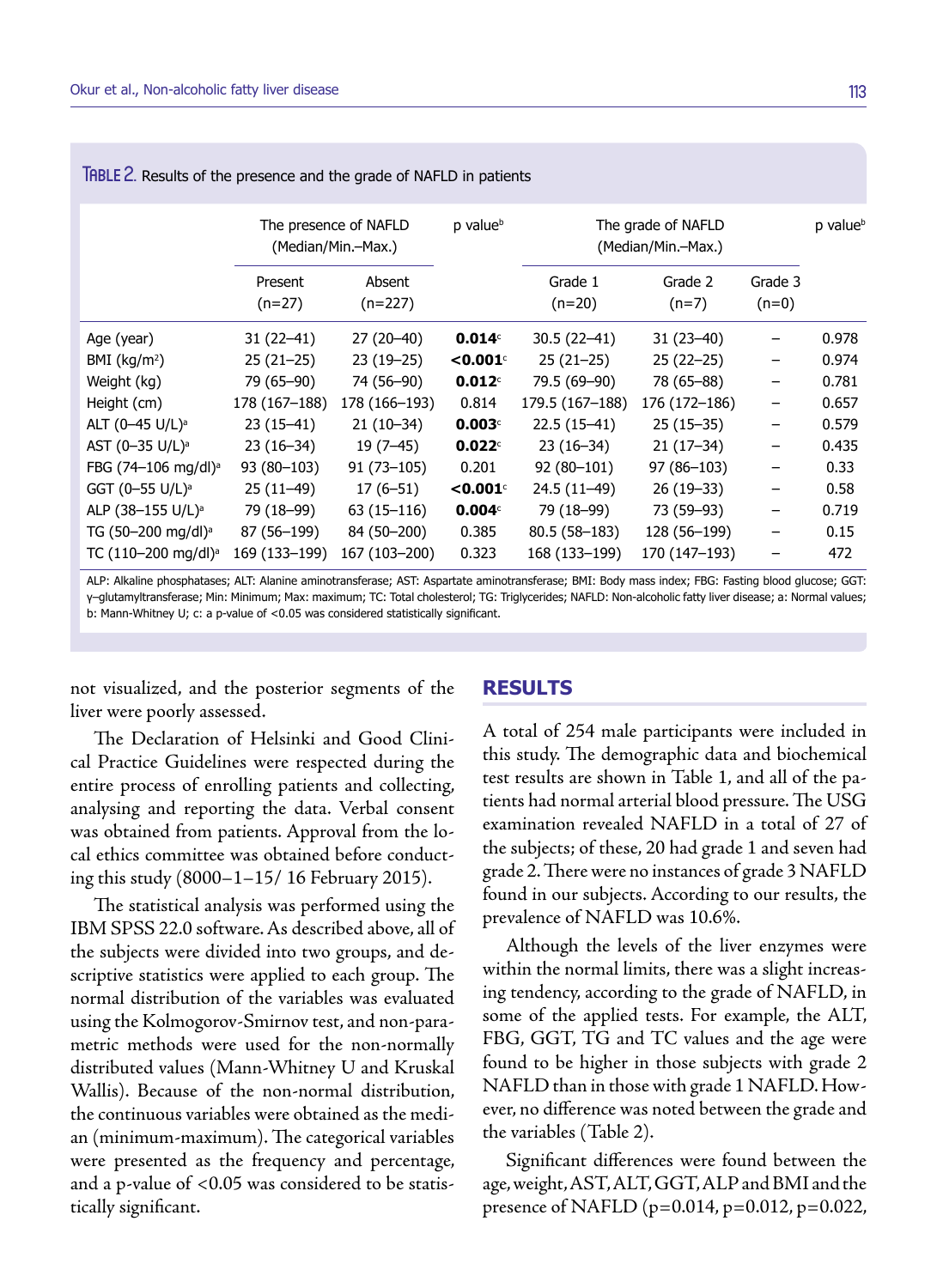p=0.003, p≤0.001, p=0.004 and p≤0.001, respectively) (Table 2).

# **DISCUSSION**

The detailed biological behaviour of NAFLD is unclear, but it seems to be determined by the severity of the histological damage. Cross-sectional studies for NAFLD have shown that most subjects exhibit fatty liver only, and it is widely believed that the progression to steatohepatitis or fibrosis over time is a rare condition. Some publications have reported the frequency of advanced hepatic fibrosis to be 30%–40% at the time of diagnosis, whereas wellestablished cirrhosis was found in 10%–15% of the patients. A progression to hepatocellular carcinoma has also been emphasized in literature [10]. Although no significant increase has been reported in the mortality rates specifically related to NAFLD, those patients with NASH usually reveal higher mortality rates (35%–85%) when compared to the overall population [4].

There are various clinical conditions that may accompany NAFLD; for example, MS is a very important etiological factor in the development of NAFLD. It is defined by the following conditions: high waist circumference, hyperlipidaemia, hypertension and a high FPG level. Those patients having MS features are at a high risk for NAFLD. Other conditions presumed to be associated with NAFLD include ethnicity, certain medications (e.g. tamoxifen, corticosteroids and oestrogens), excess carbohydrates, rapid weight loss, altered small bowel anatomy, certain metabolic diseases (e.g. hypobetalipoproteinaemia, abetalipoproteinaemia, Wilson's disease, etc.), infections (e.g. chronic hepatitis C virus, human immunodeficiency virus and acquired immune deficiency syndrome) and some evolving pathologies (e.g. polycystic ovary syndrome, hypothyroidism, etc.) [11].

Similar to other clinical conditions, with the increase in the prevalence of obesity, NAFLD has increased over time. Because it is the most common aetiology of cryptogenic cirrhosis (cirrhosis that cannot be explained by other causes), NAFLD has become a serious medical problem in the US [3]. The prevalence of obesity is 32% for adults and 17% for adolescents in the US population [12], and the prevalence of NAFLD has been reported to be 75% in morbidly obese patients, with cirrhosis detected in 3–11% of them [4]. In pertinent publications, the prevalence of NAFLD in Turkey are 11.8% among obese children [2] and 32% among obese adults [5].

In our research, we found the prevalence of NAFLD to be 10.6%; however, we cannot establish a comparison due to the absence of related publications on healthy young subjects. We thought that the annual check-up provides the awareness of NAFLD. Therefore, our patients might take precautions against occurrence or progression of NAFLD.

It is known that the frequency of NAFLD frequency increases with age [5, 13]. Our results showed lower prevalence rates when compared with the US and European statistics for adults [4], but similar rates to those children with NAFLD in Turkey [1, 2, 5, 6]. Unfortunately, our results cannot be compared with similar age groups in Turkey.

The prevalence of NAFLD was found to be 23.2% in a transient elastography study on the basis of a controlled attenuation parameter (CAP) [8]. It is known that CAP obtained by transient elastography is a more sensitive method compared to US due to its capability to detect less severe grades of hepatic steatosis [14, 15]. Kaya et al. [8]. may observed higher prevalence because of using more sensitive method.

The more well-known risk factors for NAFLD are a high BMI, advanced age and the presence of MS [5, 10, 16]. Our study group was composed of subjects that tested negative for hepatitis, with no identified risk factors for NAFLD, but there was a significant difference with regard to the age, weight, BMI, ALT, AST, GGT and ALP in terms of the development of NAFLD, which was observed in one of ten subjects. In spite of the participants' normal hepatic enzyme levels, there was a slight tendency toward increasing, compatible with the grading of the NAFLD, in some of the applied tests.

Although there could be one possible mechanism for the development of NAFLD in our subjects, due to the retrospective study design composed of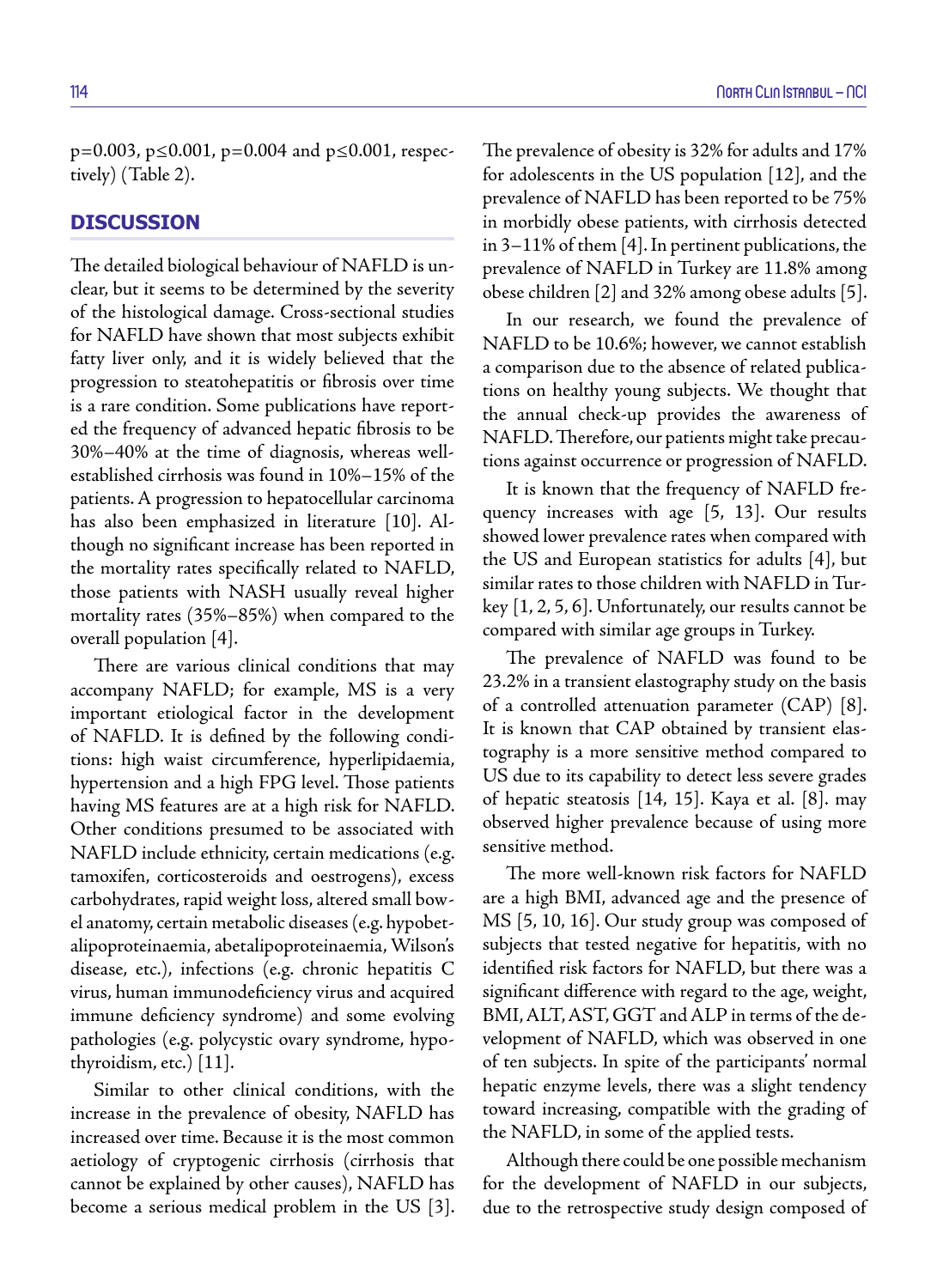healthy young subjects, we cannot establish a hypothesis for this. However, we can estimate that an increase in the grade of NAFLD may cause a slight tendency toward an increase in the hepatic enzymes. Therefore, we suggest some preventive changes be considered at this stage, such as lifestyle modifications, dietary changes and/or sporting activities, before progression to grade 3 NAFLD.

Our results showed that an apparent clinico-laboratory deterioration cannot be determined by routine physical or laboratory tests. We suggest that a liver USG is a very cost-effective and easily available imaging method which can help in the detection of these subjects before the development of severe fatty infiltration in the future. Furthermore, a strong correlation between NAFLD and coronary artery disease may be crucial to determining those subjects who have relevant risk factors for cardiovascular disease [16, 17, 18]. Therefore, USG can be applied as a screening tool along with routine check-ups.

Many studies have revealed that liver enzymes can be helpful in the determination or prediction of NAFLD and its grading, but due to the high variability of liver enzymes (including AST and ALT), we cannot conclude that these enzymes play a definite role in the accurate diagnosis of NAFLD [17]. In their study, Abangah et al. [19] found that the BMI and TG are the most effective factors in determining the severity of fatty liver disease and USG grading of patients with NAFLD. However, AST was not found to be a reliable marker, according to that study, because it may show alterations in many conditions [19]. Some authors have suggested that the parameters related to MS (such as the BMI, ALT, AST, GGT and FBG) are significantly different in NAFLD, when compared to non-NAFLD cases. In addition, the BMI and AST were found to be statistically different [7].

Bellentani et al. [20] showed that 79% and 55% of patients with NAFLD had normal ALT levels. Therefore, ALT has no impact on the entire histological spectrum of NAFLD, and normal levels may accompany underlying NASH. This suggests an independent variable, and that the histological spectrum cannot be significantly different between elevated and normal ALT values [21]. Obika et al.

[22] also showed that liver enzyme changes might not have any associations with NAFLD Moreover, approximately half of the NAFLD patients having persistently normal ALT values revealed potentially progressive liver disease [23]; therefore, the ALT level is not a reliable indicator in determining liver damage severity [24].

The prevalence of NAFLD has been rated and graded according to the USG results in many publications [9, 11, 13, 25, 26]. Overall, hepatic USG is a simple, noninvasive technique that is widely used in clinical practice to detect the fatty infiltration of the liver [27]. The sensitivity and specificity of USG for detecting NAFLD have been reported to range from 64% to 94% and from 84% to 97.3%, respectively [9, 28, 29, 30].

This study did have some limitations. For instance, our study group was composed of males only, because the participant recruitment was restricted to patients in a military hospital. Consequently, we could not evaluate our results with regard to gender differentiation. Another limitation was that liver biopsies were not performed in our subjects because there were no definite risk factors for advanced NAFLD in this population. Therefore, we were not able to predict any subjects with NASH among these participants.

In most cases, NAFLD has a benign course, and due to the hazards associated with biopsies and the lack of established effective therapies, the role and effectiveness of liver biopsies remains a controversial issue. However, a liver biopsy is an accurate method for the diagnosis of NASH, and can detect the severity of liver damage in a long-term survey. The risk factors for advanced disease include an age >45 years old, the presence of type 2 diabetes mellitus or morbid obesity (BMI >39 kg/m<sup>2</sup>) and an AST/ALT ratio >1 [3, 10]. It seems more reasonable to avoid unnecessary biopsy interventions, limiting those to patients who are likely to have more advanced liver disease.

Clinical and laboratory tests may not be a sensitive methods for diagnosing NAFLD at an early stage, and a complete history and physical examination should be used simultaneously with laboratory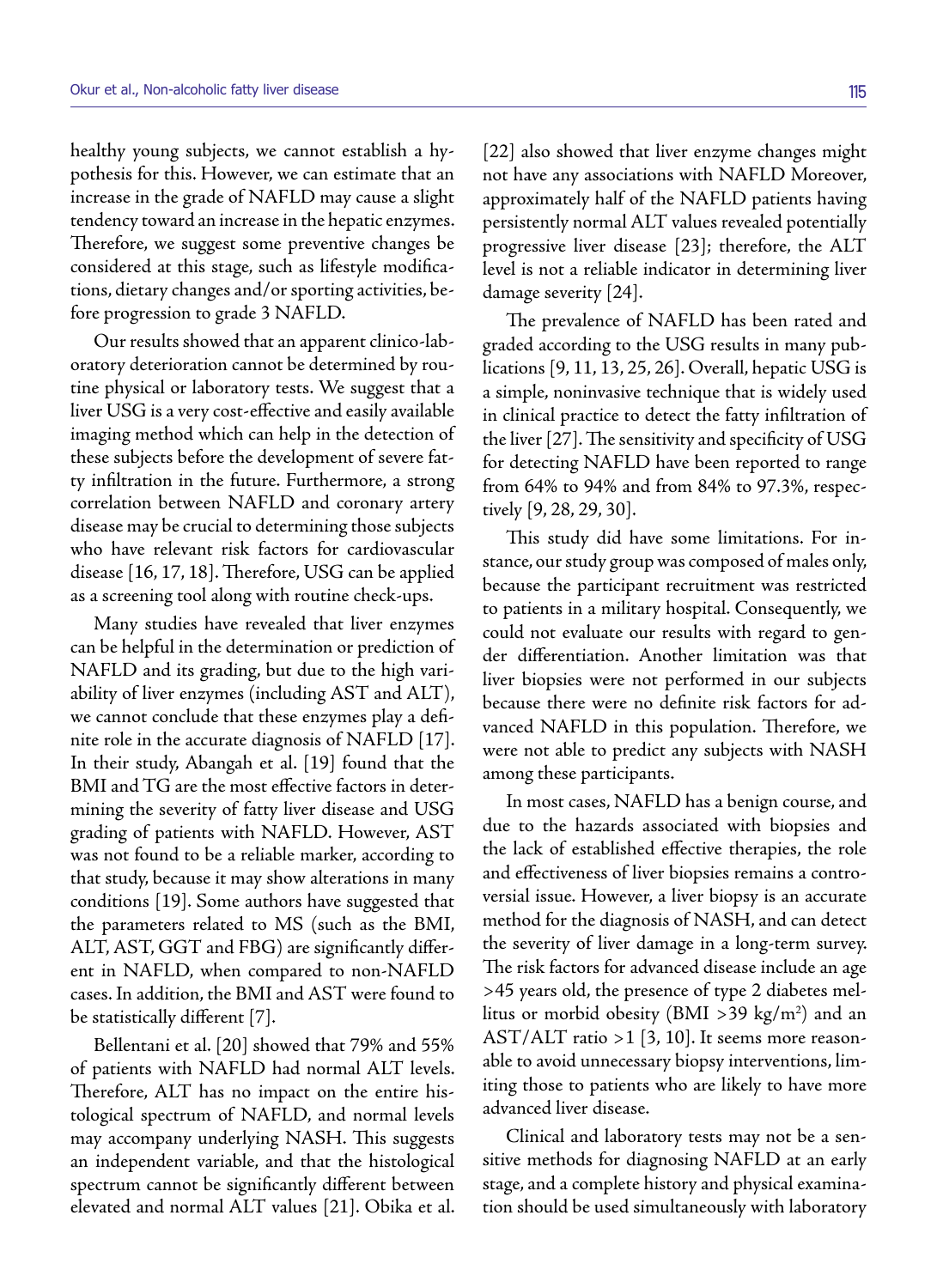test results and USG findings [19]. We suggest that an annual check-up should be done with USG in NAFLD screening since, as in our study, mild or moderate NAFLD can often be detected in subjects with no risk factors. Those individuals at a mild or moderate stage should be informed and followed to prevent the progression of the disease.

In conclusion, despite the fact that our study group was composed of healthy subjects with normal BMIs and normal laboratory test results, the prevalence of NAFLD was not a rare occurrence. Therefore, the metabolic determinants that show lipid accumulation in the liver may not play major predictive roles in patients with NAFLD. We thought that our results can be adapted for every male subject of similar age who have annual checkup and no regular or excessive alcohol consumption in our country. Further studies are required for a detailed evaluation of these individuals.

## **Conflict of Interest:** None declared.

**Financial Disclosure:** The authors declared that this study has received no financial support.

**Authorship contributions:** Concept – G.O., Z.K.; Design – G.O., Z.K.; Supervision – G.O., Z.K.; Data collection &/or processing – G.O., Z.K.; Analysis and/or interpretation – Z.K.; Literature search – Z.K.; Writing – G.O., Z.K.; Critical review – G.O., Z.K.

## **REFERENCES**

- 1. Yüksel F, Türkkan D, Yüksel I, Kara S, Celik N, Samdancı E. Fatty liver disease in an autopsy series of children and adolescents. Hippokratia 2012;16:61–5.
- 2. Arslan N, Büyükgebiz B, Oztürk Y, Cakmakçi H. Fatty liver in obese children: prevalence and correlation with anthropometric measurements and hyperlipidemia. Turk J Pediatr 2005;47:23–7.
- 3. Bayard M, Holt J, Boroughs E. Nonalcoholic fatty liver disease. American Family Physician 2006;73:11.
- 4. Kara M, Erdal M. A public health issue that increased prevalence: Non-alcoholic fatty liver disease. TAF Prev Med Bull 2014;13:65–76.
- 5. Celebi S, Ataseven H, Mengucuk E, Deveci SH, Acık Y, Bahcecioglu İH. Epidemic features of nonalcoholic fatty liver in urban community of Elazıg. Akademik Gastroenteroloji Dergisi 2006;5:41–6.
- 6. Uyanikoglu A, Coskun M, Binici DN, Ozturk Y. The frequency of hepatosteatosis in inactive hepatitis b carries. Viral Hepatitis Journal 2011;17:62–5.
- 7. Demir ME, Aydogan T, Pamukcu M, Ulas T, Eren MA. Ultrasound evaluation of metabolic syndrome patients with hepatosteatosis. Journal of clinical and Experimental Investigations 2013;4:153–8. **[Crossref](https://doi.org/10.5799/ahinjs.01.2013.02.0256)**
- 8. Kaya E, Demir D, Alahdab YO, Yilmaz Y. Prevalence of hepatic steatosis in apparently healthy medical students: a transient elastography study on the basis of a controlled attenuation parameter. Eur J Gastroenterol Hepatol 2016;28:1264–7. **[Crossref](https://doi.org/10.1097/MEG.0000000000000681)**
- 9. Incedayı M, Pekkafali MZ, Sildiroglu HO, Basekim CC, Kizilkaya E. Sonographic and histopathological correlation in diffused fatty liver. Anatol J Clin Investig 2012;6:1–5.
- 10. Sass DA, Chang P, Chopra KB. Nonalcoholic fatty liver disease: a clinical review. [Digestive Diseases and Sciences January 2005.](https://doi.org/10.1007/s10620-005-1267-z)
- 11. Puri P, Sanyal AJ. Nonalcoholic fatty liver disease: definitions, risk factors, and workup, (review). Clinical Liver Disease 2012;1:4. **[Crossref](https://doi.org/10.1002/cld.81)**
- 12. Ogden CL, Carroll MD, Curtin LR, McDowell MA, Tabak CJ, Flegal KM. Prevalence of overweight and obesity in the United States, 1999-2004. JAMA 2006;295:1549–55. **[Crossref](https://doi.org/10.1001/jama.295.13.1549)**
- 13. Wang CC, Hsu CS, Liu CJ, Kao JH, Chen DS. Association of chronic hepatitis B virus infection with insulin resistance and hepatic steatosis. J Gastroenterol Hepatol 2008;23:779–82. **[Crossref](https://doi.org/10.1111/j.1440-1746.2007.05216.x)**
- 14. Sasso M, Beaugrand M, de Ledinghen V, Douvin C, Marcellin P, Poupon R, et al. Controlled attenuation parameter (CAP): a novel VCTE™ guided ultrasonic attenuation measurement for the evaluation of hepatic steatosis: preliminary study and validation in a cohort of patients with chronic liver disease from various causes. Ultrasound Med Biol 2010;36:1825–35. **[Crossref](https://doi.org/10.1016/j.ultrasmedbio.2010.07.005)**
- 15. Schwenzer NF, Springer F, Schraml C, Stefan N, Machann J, Schick F. Non-invasive assessment and quantification of liver steatosis by ultrasound, computed tomography and magnetic resonance. J Hepatol 2009;51:433–45. **[Crossref](https://doi.org/10.1016/j.jhep.2009.05.023)**
- 16. Sarikaya S, Vurdem UE, Erdem FH, Inci F, Erdem A. Relationship between the extent of coronary artery disease and fatty liver severity in nonalcoholic fatty liver disease patient. AIBU Izzet Baysal Tıp Fakultesi Dergisi 2012:7:1–3.
- 17. Agarwal AK, Jain V, Singla S, Baruah BP, Arya V, Yadav R, Singh VP. Prevalence of non-alcoholic fatty liver disease and its correlation with coronary risk factors in patients with type 2 diabetes. J Assoc Physicians India 2011;59:351–4.
- 18. Mohammadi A, Bazazi A, Maleki-Miyandoab T, Ghasemi-Rad M. Evaluation of relationship between grading of fatty liver and severity of atherosclerotic finding. Int J Clin Exp Med 2012;5:251–6.
- 19. Abangah G, Yousefi A, Asadollahi R, Veisani Y, Rahimifar P, Alizadeh S. Correlation of Body Mass Index and Serum Parameters With Ultrasonographic Grade of Fatty Change in Non-alcoholic Fatty Liver Disease. Iran Red Crescent Med J 2014;16:12669. **[Crossref](https://doi.org/10.5812/ircmj.12669)**
- 20. Bellentani S, Scaglioni F, Marino M, Bedogni G. Epidemiology of non-alcoholic fatty liver disease[. Dig Dis 2010;28:155–61.](https://doi.org/10.1159/000282080)
- 21. Mofrad P, Contos MJ, Haque M, Sargeant C, Fisher RA, Luketic VA, et al. Clinical and histologic spectrum of nonalcoholic fatty